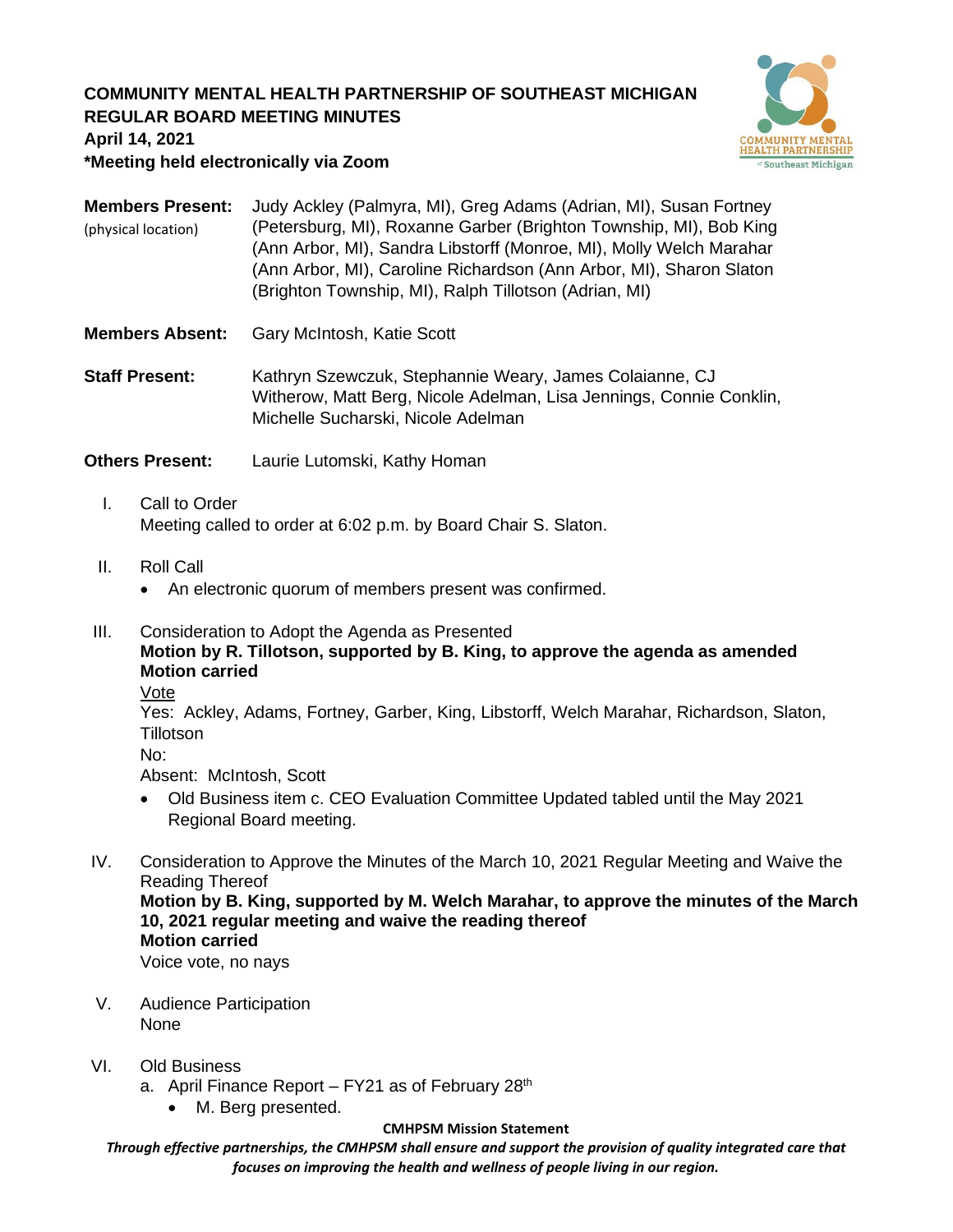- i. FY2020 Closeout Update
	- J. Colaianne provided a status update.
- ii. FY2018 Deficit Update
	- J. Colaianne provided an update on the deficit repayment.
	- The expectation is to pay down the FY18 deficit; the plan has been submitted to the state. The PIHP is awaiting approval.
- b. Previous Year CEO Goals Review
	- J. Colaianne and board reviewed previous year's goals and status.
- c. CEO Evaluation Committee Update
	- Tabled until next month.

### VII. New Business

a. Board Action - CMHPSM FY2021 Budget Amendment

**Motion by B. King, supported by C. Richardson, to approve the proposed FY2021 Budget Amendment #2 with allocations as presented Motion carried**

Vote

Yes: Ackley, Adams, Fortney, Garber, King, Libstorff, Welch Marahar, Richardson, Slaton, **Tillotson** 

No:

Absent: McIntosh, Scott

b. Board Action – Contracts Approval

#### **Motion by B. King, supported by G. Adams, to approve the CEO to execute the contracts/amendments as presented Motion carried**

Vote

Yes: Ackley, Adams, Fortney, Garber, King, Libstorff, Welch Marahar, Richardson, Slaton, **Tillotson** 

No:

Absent: McIntosh, Scott, Tillotson\* \*Tillotson was not present for this vote.

- c. Board Action OPB Bylaws Review
	- **Motion by B. King, supported by C. Richardson, to approve the CMHPSM Oversight Policy Board Bylaws revisions Motion carried** Vote Yes: Ackley, Adams, Fortney, Garber\*, King, Libstorff, Welch Marahar, Richardson, Slaton, **Tillotson** No: Absent: McIntosh, Scott, Tillotson\*\* \*Garber experienced technical issue, voted via email submitted to S. Weary. \*\*Tillotson was not present for this vote.
- d. Board Action Quality Lead SIS Assessor Tier Placement **Motion by M. Welch Marahar, supported by B. King, to approve the re-classification of one CMHPSM Supports Intensity Scale (SIS) Assessor position (Tier 1) to a Quality Lead SIS Assessor (Tier 2a) Motion carried** Vote

**CMHPSM Mission Statement**

*Through effective partnerships, the CMHPSM shall ensure and support the provision of quality integrated care that focuses on improving the health and wellness of people living in our region.*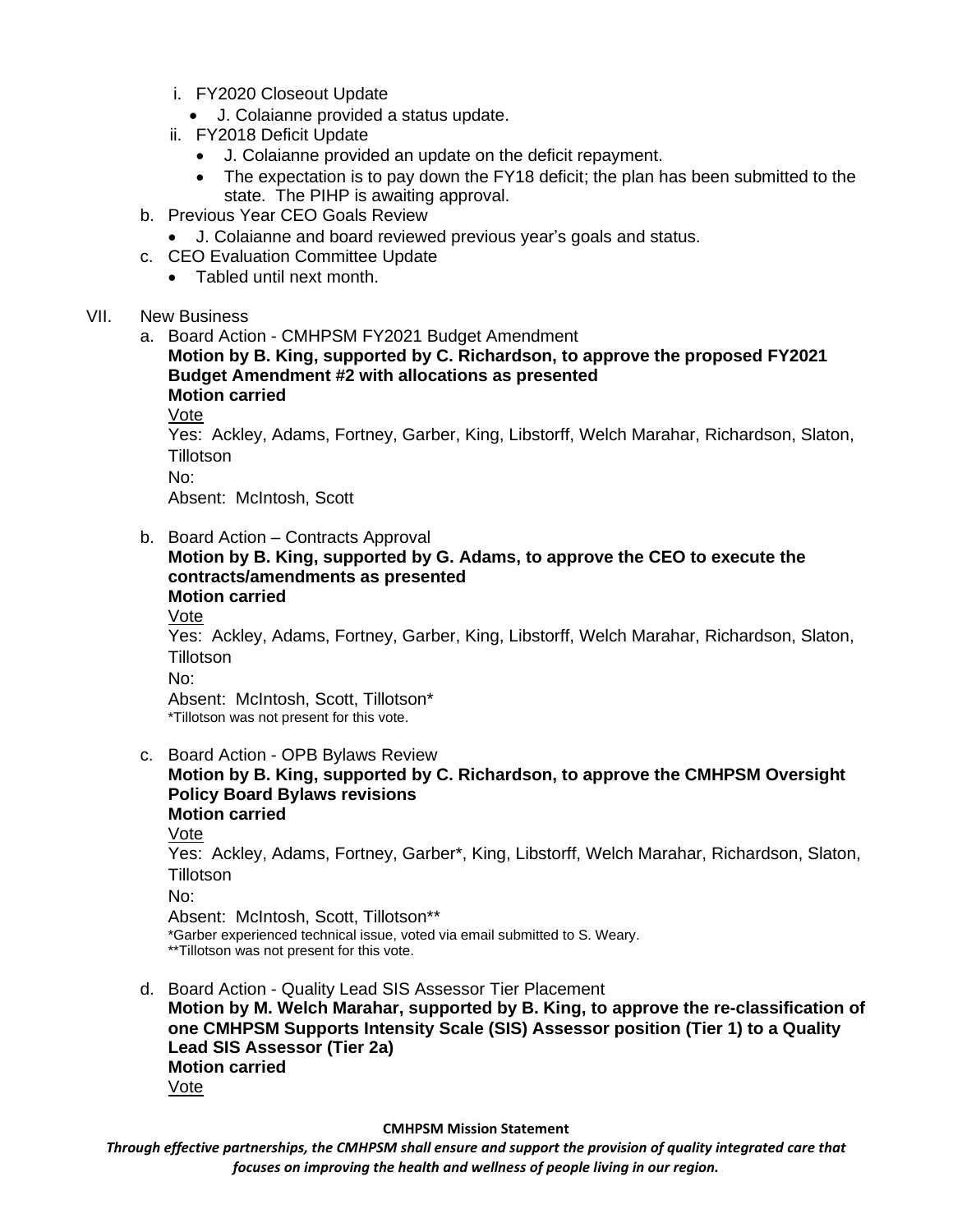Yes: Ackley, Adams, Fortney, Garber\*, King, Libstorff, Welch Marahar, Richardson, Slaton, **Tillotson** 

No:

Absent: McIntosh, Scott, Tillotson\*\*

\*Garber experienced technical issue, voted via email submitted to S. Weary. \*\*Tillotson was not present for this vote.

- e. Board Action Board Governance Manual, Bylaws and Policies Review **Motion by S. Fortney to have board representation for the committee that reviews/revises bylaws in the future**
	- Motion not seconded; motion failed.

# **Motion by M. Welch Marahar, supported by J. Ackley, to approve the Board documents listed below**

# **Motion carried**

Vote

Yes: Ackley, Adams, Fortney, Garber\*, King, Libstorff, Welch Marahar, Richardson, Slaton, **Tillotson** 

No:

Absent: McIntosh, Scott, Tillotson\*\*

\*Garber experienced technical issue, voted via email submitted to S. Weary.

\*\*Tillotson was not present for this vote.

- o Board Governance Manual
- o CMHPSM Bylaws
- $\circ$  CMHPSM CEO Authority Employee Position, Control and Compensation
- o CMHPSM CEO General Scope of Authority
- o Conflict of Interest Policy
- o Investing
- o Procurement
- f. Board Action Financial Stability and Risk Reserve Management Board Governance Policy Revisions

**Motion by B. King, supported by M. Welch Marahar, to table the vote on the recommended revisions to the Financial Stability and Risk Reserve Management board governance policy until the May Regional Board meeting Motion carried**

Vote

Yes: Ackley, Adams, Fortney, Garber\*, King, Libstorff, Welch Marahar, Richardson, Slaton, **Tillotson** 

No:

Absent: McIntosh, Scott, Tillotson\*\*

\*Garber experienced technical issue, voted via email submitted to S. Weary.

\*\*Tillotson was not present for this vote.

VIII. Reports to the CMHPSM Board

a. Report from the SUD Oversight Policy Board (OPB)

- J. Colaianne provided an overview of the most recent OPB meeting.
- b. CEO Report to the Board
	- A couple of Michigan senators have released a written proposal that revisits the issue from 298. There is no bill yet. J. Colaianne will forward the document to the board.

### **CMHPSM Mission Statement**

*Through effective partnerships, the CMHPSM shall ensure and support the provision of quality integrated care that focuses on improving the health and wellness of people living in our region.*